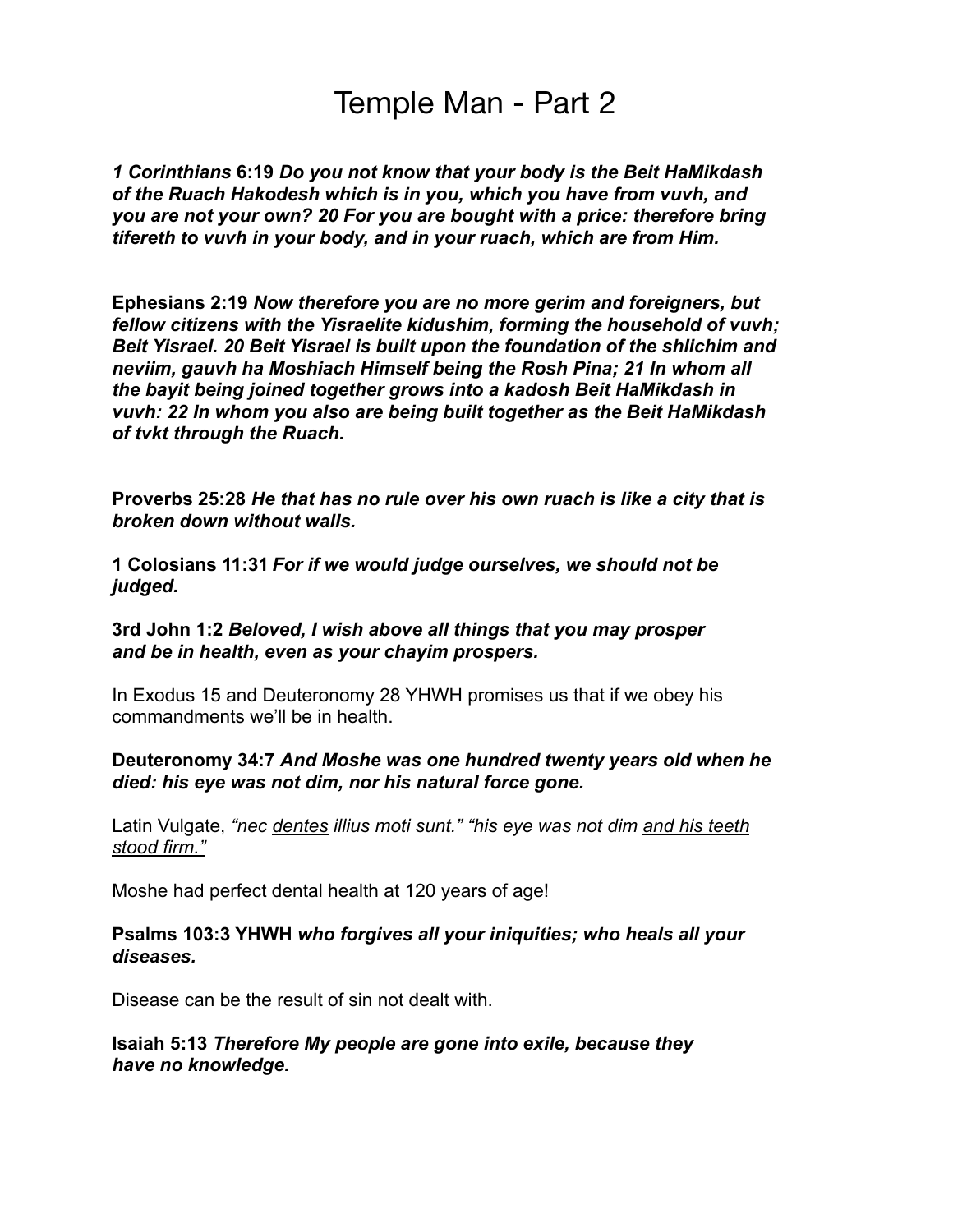# **Health begins with forgiveness**

**Leviticus 19:18** *You shall not take vengeance, nor bear any grudge against the children of your people, but you shall love your neighbor as yourself: I am* **vuvh***.*

There's a direct relationship between lack of sanctification, disease and sin.

Spiritually rooted disease is the result of separation on three levels.

- 1. Separation from YHWH, His Word and His Ruach.
- 2. Separation from yourself, not judging yourself and no inward reflection.
- 3. Separation from others *"a man who isolates himself seeks his own"* (be mindful of the feeling a pit in your stomach or the high octane pings when someone comes to mind)

### **Chronic fatigue syndrome**

*1 Corinthians 11:29 For he that eats and drinks unworthily, eats and drinks damnation to himself, not discerning the body of the Master vuvh. 30 For this reason many are weak and sickly among you, and many are dead. 31 For if we would judge ourselves, we should not be judged.* 

### **Paranoid schizophrenia**

*James 1:8 A double minded man is unstable in all his ways.* 

### **Epilepsy**

*Mark 9:25 When Jesus saw that the people came running together, he rebuked the foul spirit, saying unto him, Thou dumb and deaf spirit, I charge thee, come out of him, and enter no more into him.*

A dumb and deaf spirit, could be a familiar spirit - a family line spirit.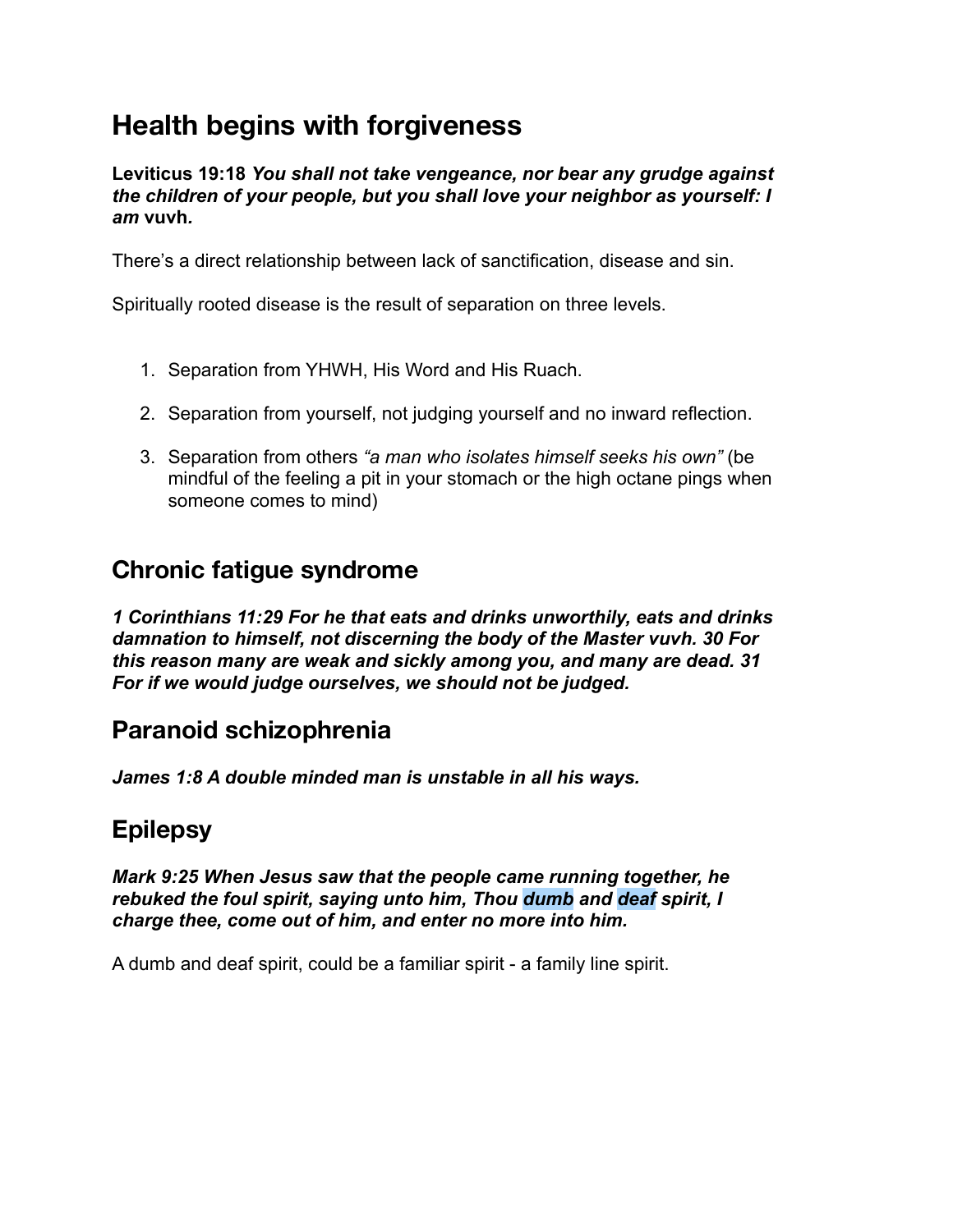### **Sleep disorders**

*Proverbs* **3:24** *you will lay down, and your sleep shall be sweet.*

*Psalms* **4:8** *I will lay you down in Shalom and sleep, for you o YHWH only make me dwell in safety.*

**Yeshua's broken body is** *NOT* **for the forgiveness of sin!**

It is written: *Without the shedding of blood, there is no forgiveness of sin. (Hebrews 9:22)*

*By His stripes we are healed. (Isaiah 53:5)* 

Our culture struggles more with the side effects of surgery or drugs than disease.

# **Anti – depressants anti – anxiety drugs**

Are designed to enhance your self-esteem. Lack of self-esteem comes from selfrejection, self-hatred and guilt and is caused by a father or mothers lack of nurturing in childhood – it's generational sin.

Anti – depressants are a cheap substitute for the Holy Spirit, who's called '*The Comforter'.*

#### **Do we want healing or disease management? Recreation or disease management?**

Organs don't heal, brain cells don't heal, let's not waste our time trying to cry out for YHWH to heal those things.

They must be *recreated supernaturally through intercession* of The Holy Spirit Ruach, the laying of hands and oil.

**Root problems.** There's often a root problem that gives S a tan a right to your life.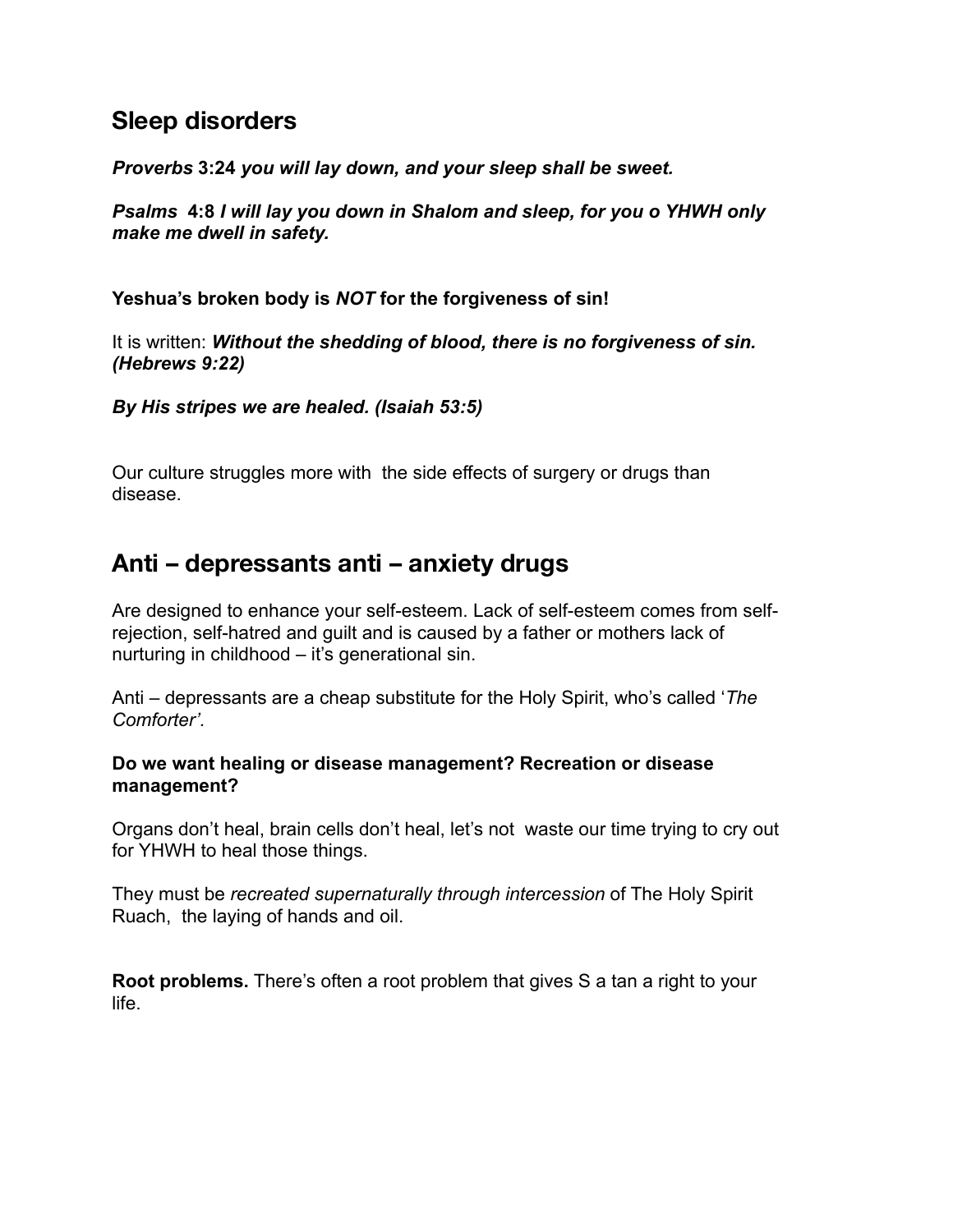# **Allergies**

What about the land flowing with milk and honey?

#### **Non-menopausal osteoporosis**

**Proverbs 17:***22 A heart of joy does good like medicine: but a broken ruach dries the bones.*

Laughter can strengthen the immune system.

**Proverbs 14:30** *A sound heart is the life of the flesh: but jealousy the rottenness of the bones.* 

**Cry, Restore!**

*Isaiah 42:22 But this is a people robbed and plundered; they are all of them snared in holes, and they are hidden in prison houses: they are for a prey, and no one delivers them; for a plunder, and no one says, Restore!* 

Restore: what hinders; what helps:

Check ourselves first: *Proverbs* **16:18** *Pride goes before destruction and a haughty ruach before a fall.* 

## **Autism**

Cause: Vaccinations, rejection, rebellion and anger.

## **Parkinson's disease**

Vaccinations, Hope deferred, abandonment and unresolved rejection.

#### **Proverbs 13:12** *Hope deferred makes the heart sick.*

## **Mental illness**

Vaccinations, drugs, demon possession or entry, vexing in the soul. Psychology; only addresses the mind. Scripture teaches us that the Soul and the Spirit are distinctly different. (Hebrews 4:12) you can't address the mind and expect healing in the soul.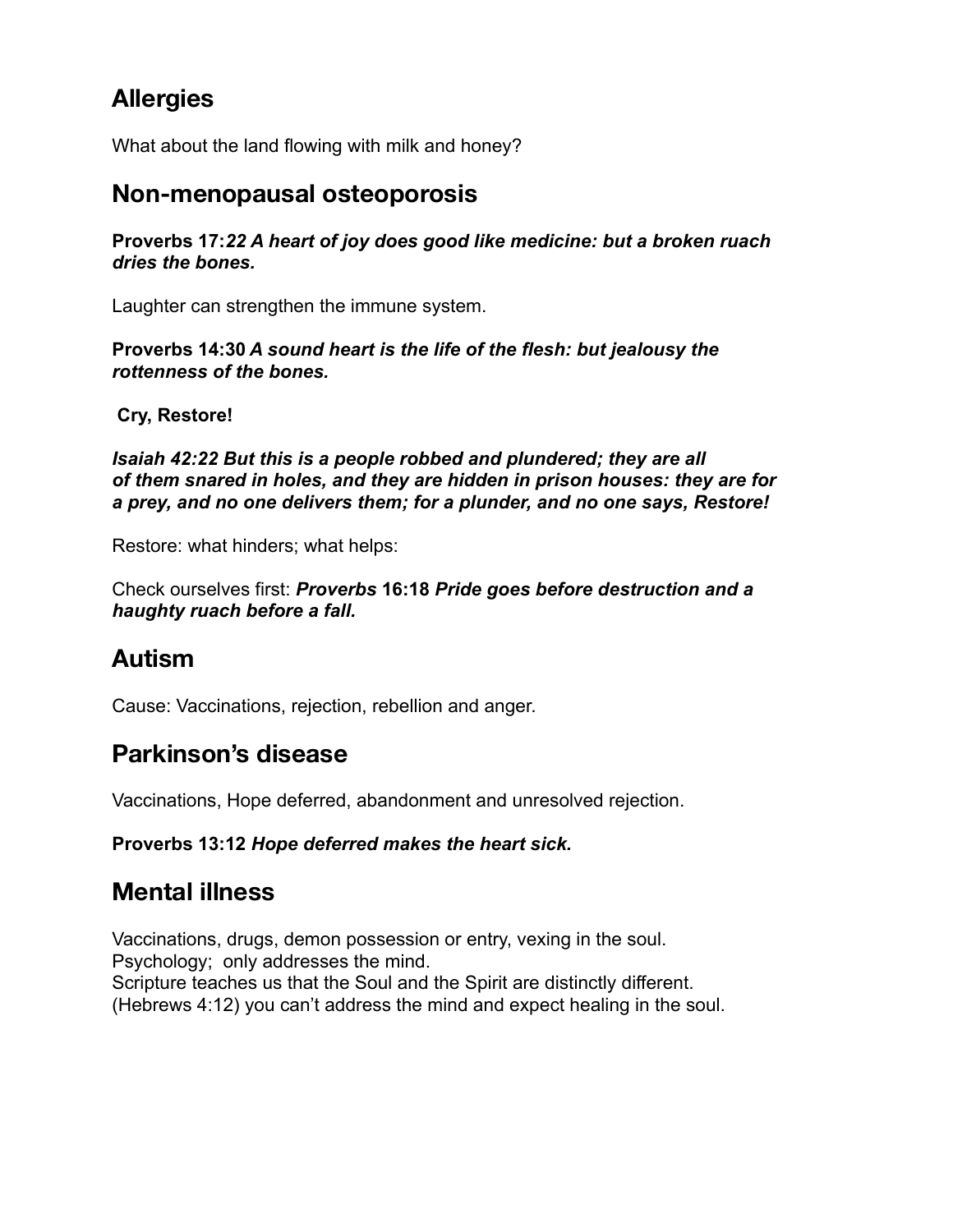# **Liars.**

People who lie are afraid of judgment, the root behind all liars is the fear of man, the fear of rejection, a consequence - anxiety.

Disease doesn't come without reason - we need to seek יהוה as to the reason and look into our life and lifestyles.

#### *Proverbs* **26:2** *As the bird by wandering, as the swallow by flying, so a curse without cause shall not come.*

# **Fibromyalgia.**

Pain in the fibrous tissues, muscles, tendons and ligaments and other connective tissues. Pain without swelling or inflammation as its cause.

Women need to be nurtured; it's almost unheard of for men to get fibromyalgia. From the medical journal: *The condition occurs mainly in females…. primarily fibromyalgia syndrome is particularly and likely to occur in healthy young women who tend to be stressed, tense, depressed, anxious, and striving and driven."* 

The spiritual root: Fibromyalgia often occurs in women who receive little or no nurturing by their fathers or husbands and have unresolved emotional issues.

## **Heart disease, heart attacks and high blood pressure**

#### **Luke 21:26.** *Men's hearts failing them for fear.*

Causes: fear and anxiety.

#### *2* **Timothy 1:7** *YHWH has not given us the ruach of fear, but of Power, love and a sound mind.*

Don't fear for your provision; don't fear for your children.

### **Aneurysms, strokes and varicose veins.**

Causes: unresolved anger and rage.